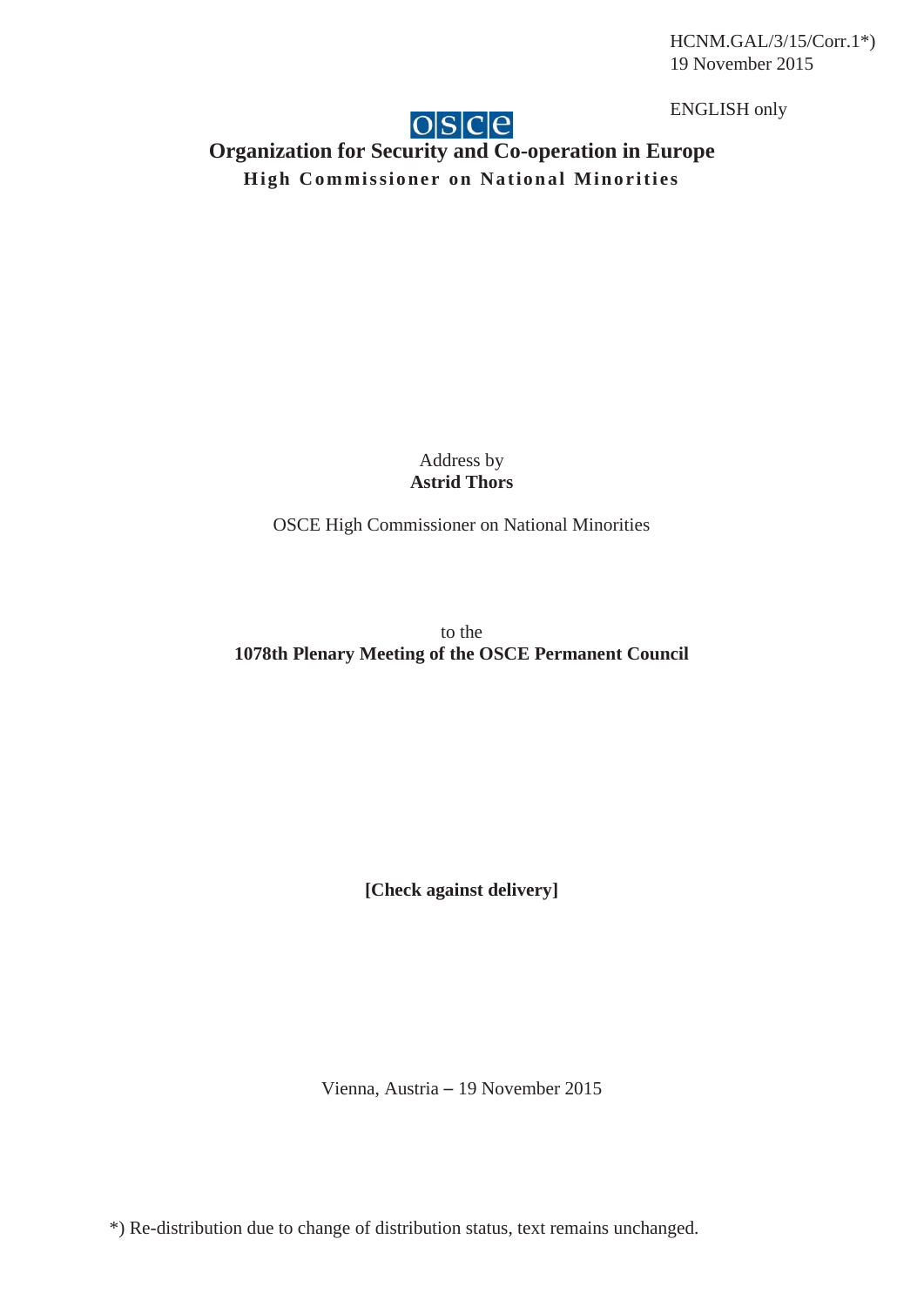Dear excellencies,

Dear ladies and gentlemen,

In my statement to the Permanent Council in July, I drew your attention to the fact that numerous violent conflicts in areas adjacent to the OSCE region, the humanitarian crisis in the Mediterranean and the difficult economic situation in many participating States are serious challenges to the concept of integration with respect for diversity and, I would like to add, to our societies.

Since then, the situation has not improved. Human lives are still lost due to the crisis in and around Ukraine. Human suffering in the OSCE area and in the vicinity has taken on unbearable proportions, also because of the refugee crisis unfolding in some participating States. I continue to closely monitor the implications that the growing movement of people – and related migration-management policies – may have on inter-ethnic relations in participating States.

In addition, some participating States are experiencing serious political crises that may challenge their stability. Let me once more underline that good governance, respect for human rights, including minority rights, and effective equality are inextricably linked with the preservation of stability. As an example, in Skopje, I have consistently emphasized this message and expect that the country's political leadership will sustain genuine commitment to these principles, as part of the Przhino Agreement. This is key to providing the foundations of a stable multi-ethnic State.

Because the political circumstances in some participating States have not been conducive to country visits, which I could use to highlight the work of my office, I will instead discuss how thematic work supports the fulfilment of my mandate, noting that it is not possible to cover all areas of activities in this statement. I will focus on the linguistic rights of minorities, education and participation as recurrent themes that my institution has identified as significant for reducing inter-ethnic tensions and thus mitigating the possibility of tensions escalating into conflict. Engagement with specific participating States will also be highlighted in this context.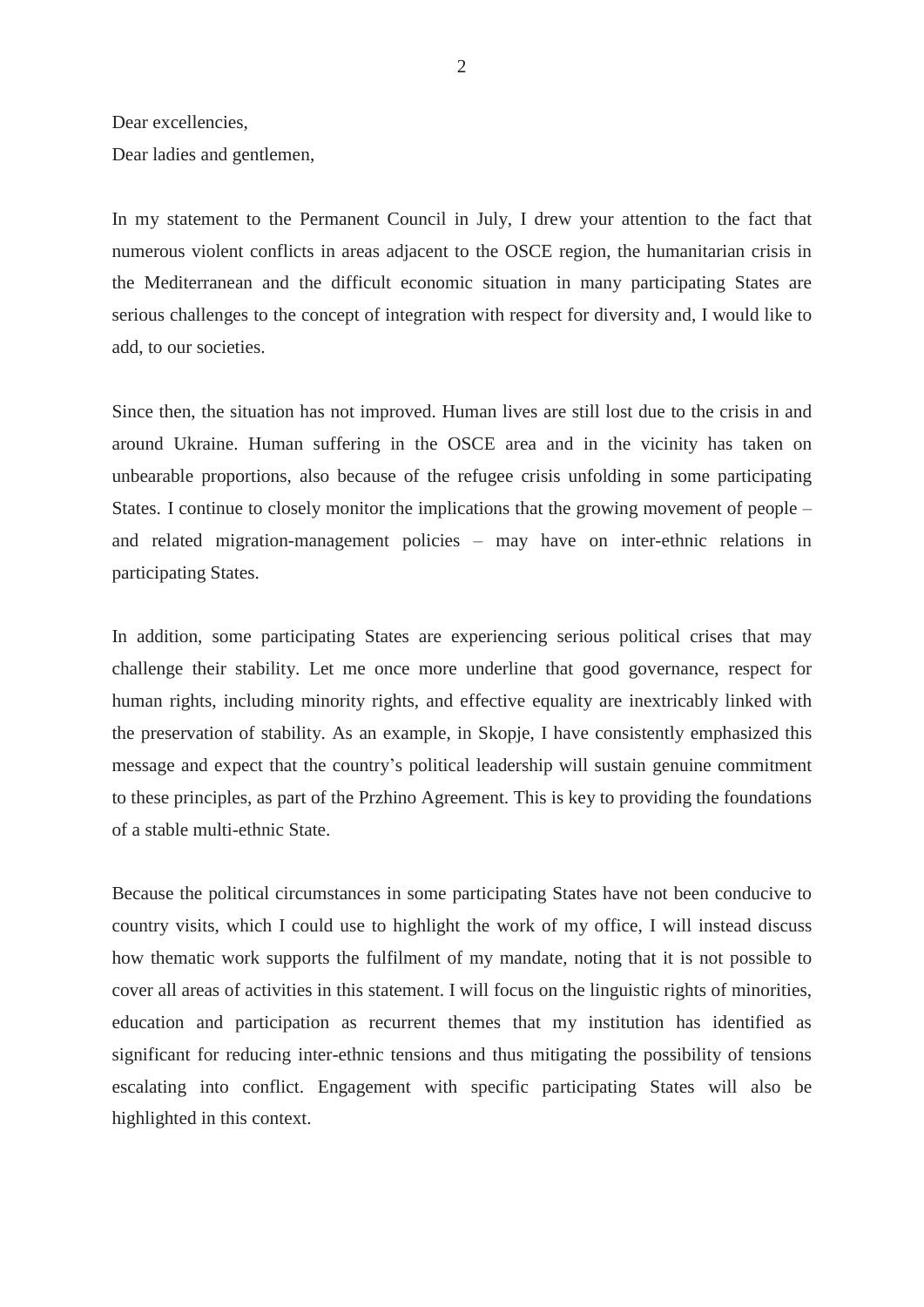Throughout the years, my institution has provided numerous recommendations to participating States on language laws and linguistic rights, including *The Oslo Recommendations regarding the Linguistic Rights of National Minorities*.

For more than 20 years, the successive High Commissioners have acknowledged that the State language is an effective tool in promoting the cohesion of society, but not the only one. While promoting use of the State language constitutes a legitimate State interest, efforts to promote the State language should be balanced against the linguistic rights of persons belonging to national minorities to learn and use their own languages. Therefore, the *means* that States employ to achieve the legitimate goal of promoting the State language should be proportionate and should involve positive incentives rather than punitive measures.

In some OSCE participating States, employees of public institutions are required to know and use the State language. While such a requirement is certainly permissible, I have recommended to States that it should only be used to the extent necessary for the performance of an employee's professional duties. Otherwise there is a risk that it can become a barrier to employment in public institutions. I have further recommended that different levels of language proficiency should be required for different levels of professional functions. The same principle can also be applied regarding integration and migrant groups. When language requirements are introduced for the first time, it is also important to allow sufficient time for civil servants to acquire the necessary proficiency in the State language. It is also a good idea to facilitate the efforts of national minorities to learn the State language. This can be done, for instance, by offering career opportunities to people who speak the State and minority languages, by providing bilingual education or by helping members of national minorities to learn the State language, such as by offering language courses. These are just some of the ways that States can work to prevent discrimination of persons belonging to national minorities.

I have strongly discouraged States from employing punitive systems to police lack of Statelanguage knowledge. The experience of my institution shows that fines, sanctions, inspections and disproportionate language requirements are ineffective, potentially counterproductive, in some cases even undermining basic democratic principles, and can increase the potential for tension and conflict within society. Instead, when linguistic diversity is handled in an appropriate way in a State's legislation and policy – providing both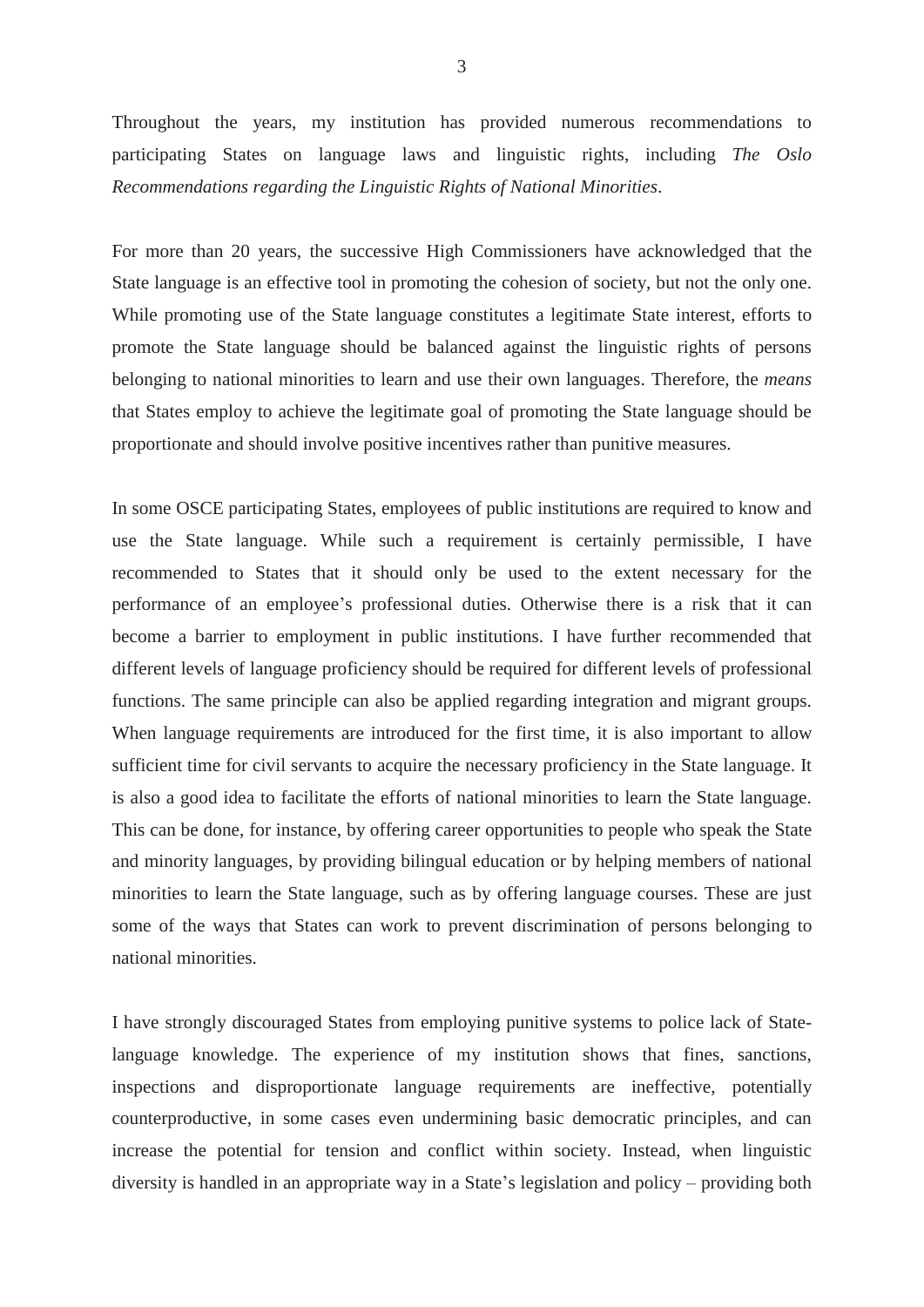for the protection of minority languages and the promotion of adequate knowledge of the State language – this diversity can function as the basis for interaction and co-operation between individuals and groups, fostering cohesion.

One of the participating States that I have continued to assist on language issues is Georgia, where I am pleased to note that my continuous engagement with the authorities – including during my last visit to the country in April – on the draft State Language Law has been reflected in the text adopted by the Georgian Parliament on 22 July. I wish to commend the Georgian parliamentarians for constructively accepting many of my recommendations on how to ensure that this important law complies with relevant international standards and aims to achieve an adequate balance between promoting the State language and protecting the linguistic rights of persons belonging to national minorities. The new law is scheduled to enter into force in January 2016, and I encourage the Georgian authorities to proactively prepare for its effective implementation, especially regarding the provisions concerning areas where minorities reside, including by conducting campaigns to raise awareness.

## Excellencies,

Ladies and gentlemen,

In over 20 years of conflict prevention work, my institution has devoted substantial attention to the positive role that education can play in preventing conflicts and building lasting peace. It has done so mainly in States in the process of transition or democratization. The challenges are manifold: they start with promoting tolerance and respect for diversity among pupils, and continue with empowering them to combat stereotypes, racism and xenophobia; alongside ensuring that the education system combines tuition in and of the minority language with tuition in the State language in a way that balances respect for identity with cohesion.

Investing in education requires patience and a long-term perspective. However, it is the most sustainable policy to prepare future generations to deal with multiple perspectives and languages. It is also through education that pupils can develop the critical thinking that will help them to question prejudice and prepare them for responsible citizenship.

While my institution's experience has mainly been built on education reforms in States in transition, I am convinced that the lessons that we have learned could be of relevance for any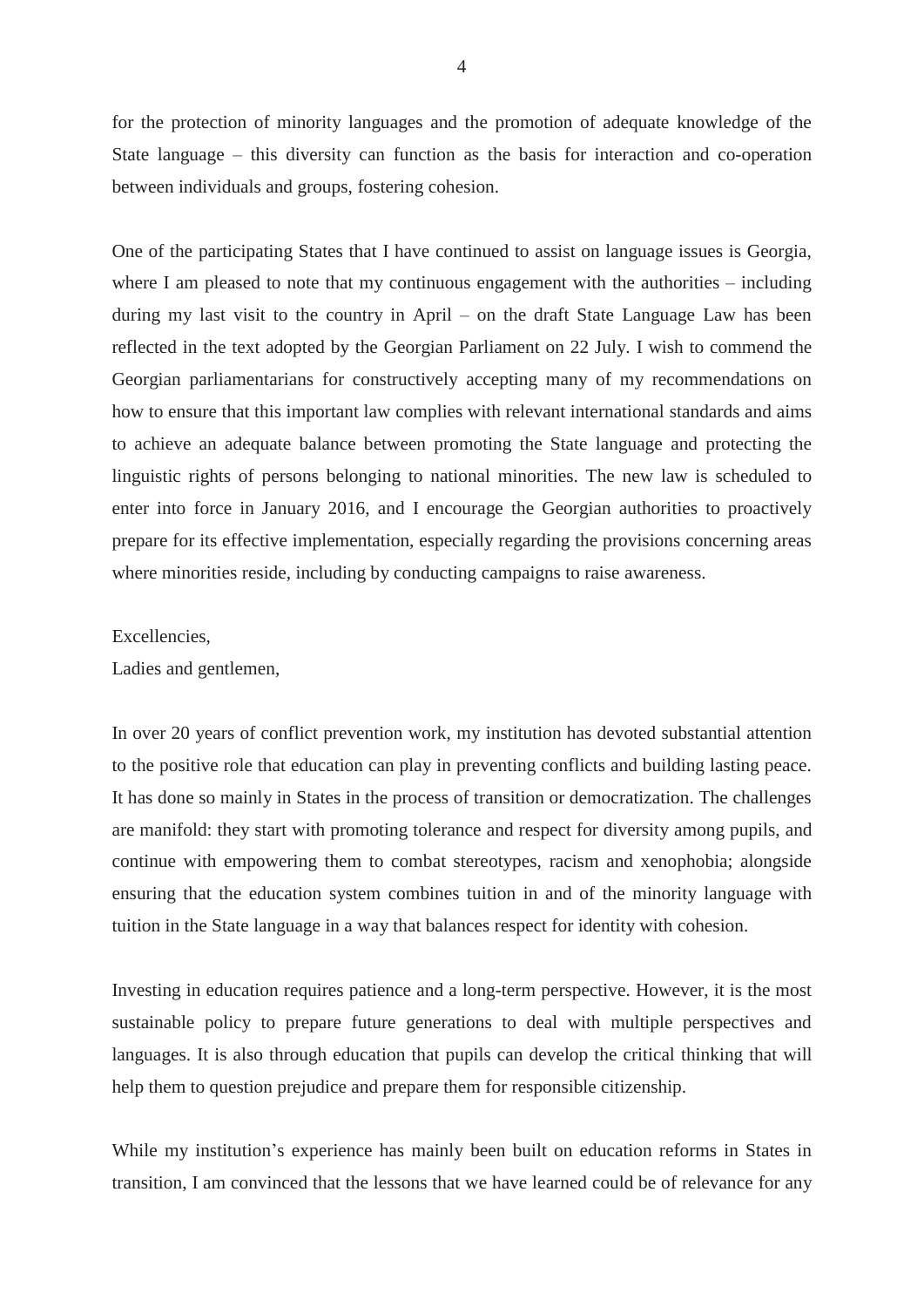multi-ethnic State. At a time when States are struggling to deal with the realities of their ethnically diverse societies, some leaders are tempted to say that the problem is due to too much diversity. I find on the contrary that the issue is rather how States find ways to accommodate diversity.

I am glad to say that in April 2016, my institution will mark the 20th anniversary of *The Hague Recommendations on the Education Rights of National Minorities* by engaging in discussions with government officials, academics, civil society representatives and international bodies on the role of education in conflict prevention. Our aim is to have a critical look at how existing norms for protecting and promoting human rights, including minority rights, have been applied, understood or neglected in the face of contemporary challenges to deal with diversity.

Central Asia continues to be a focus area for my institution's work on education. While the wider Central Asian region faces numerous political and security challenges, some of which I monitor regularly and closely since they are related to my mandate, I believe that a longerterm focus on structural conflict prevention through education is an essential part of efforts to promote regional stability. We have therefore been supporting a regional dialogue on national minority education in Central Asia since 2006 and providing assistance for multilingual education development through the Central Asia Education Programme. Earlier this year, my office organized a Regional Summer School and facilitated study visits with the participation of the education authorities and practitioners from Kazakhstan, Kyrgyzstan, Tajikistan and Turkmenistan. In addition, education officials and practitioners from Tajikistan and Kyrgyzstan visited multilingual pilot schools in South Kazakhstan while school teams from Almaty and South Kazakhstan visited multilingual pilot schools in Kyrgyzstan to share their experiences.

In September, a joint conference on multilingual education was organized in Shymkent to discuss the results of the Ministry of Education and Science's Action Plan for Multilingual Education Promotion in Schools with Minority Languages of Instruction in the Republic of Kazakhstan for 2013–2015. The conclusions of my office's expert study on multilingual education piloting in minority schools in Kazakhstan were presented at the conference. The study found that improving the legal and regulatory framework and enhancing ownership and co-ordination of multilingual education in minority language schools are highly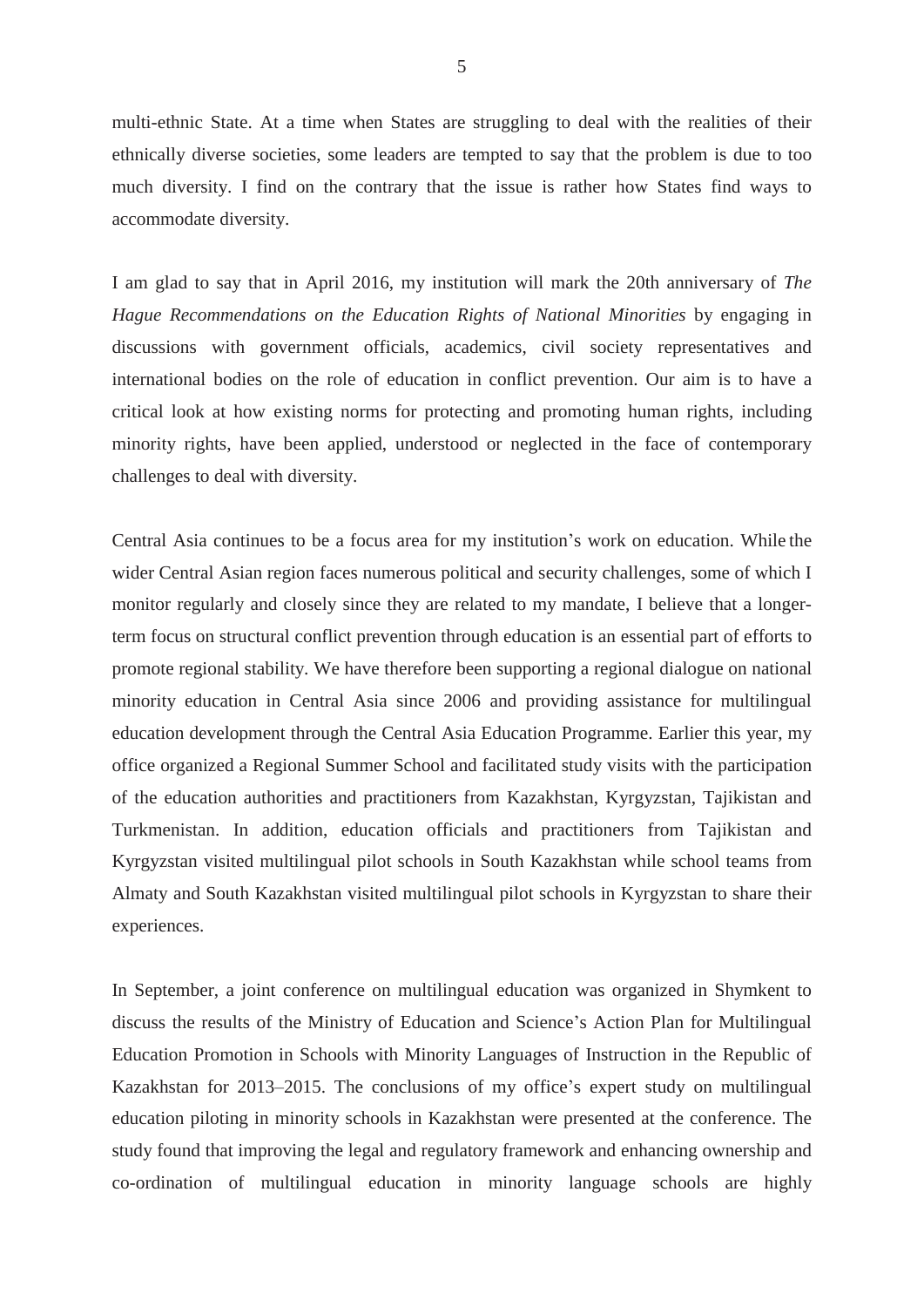recommended. With these findings in mind, I stand ready to continue to provide expert support to the Kazakhstani authorities and education institutions in development and implementation of multilingual education in a way that maintains high-quality instruction in minority languages and takes into account the specific needs of schools teaching in those languages. I welcome the Ministry's preparation of the Road Map for the development of trilingual education in the years 2015–2020 and consider it important that schools teaching in minority languages are systematically included in such policy documents.

The Government of Kyrgyzstan continues its education reforms, including further enhancement of multilingual education. In the 2015/2016 academic year, 39 additional pilot schools supported by UNICEF's "Unity in Diversity" programme joined the 17 schools piloting multilingual education programmes assisted by my institution. I encourage the education authorities of Kyrgyzstan to improve co-ordination of the implementation process. It is also important to remember that such significant changes in the education system require the active engagement of national minorities, reassurance from the authorities that teaching in minority languages will be maintained, an appropriate balance of the languages of instruction at all education levels, and a sufficient transition period for the changes to take place.

Tajikistan is actively engaged in all the regional activities within the Central Asia Education Programme. I encourage the Tajikistani authorities to take practical steps to promote multilingual education and enable pupils from minority backgrounds to acquire the State language at the same time as preserving and developing their mother tongue. My office stands ready to provide the necessary assistance in accordance with the Memorandum of Cooperation with the Ministry of Education and Science of Tajikistan.

While appreciating the interest that Turkmenistan has recently demonstrated in co-operating with my institution, I repeat my call to the authorities to take measures to promote and protect the right of persons belonging to national minorities to education in their mother tongue. My office can provide relevant assistance and expertise in this regard.

Finally, I would like to encourage Uzbekistan to get involved in regional initiatives and activities on promotion of minority education and integration in the near future.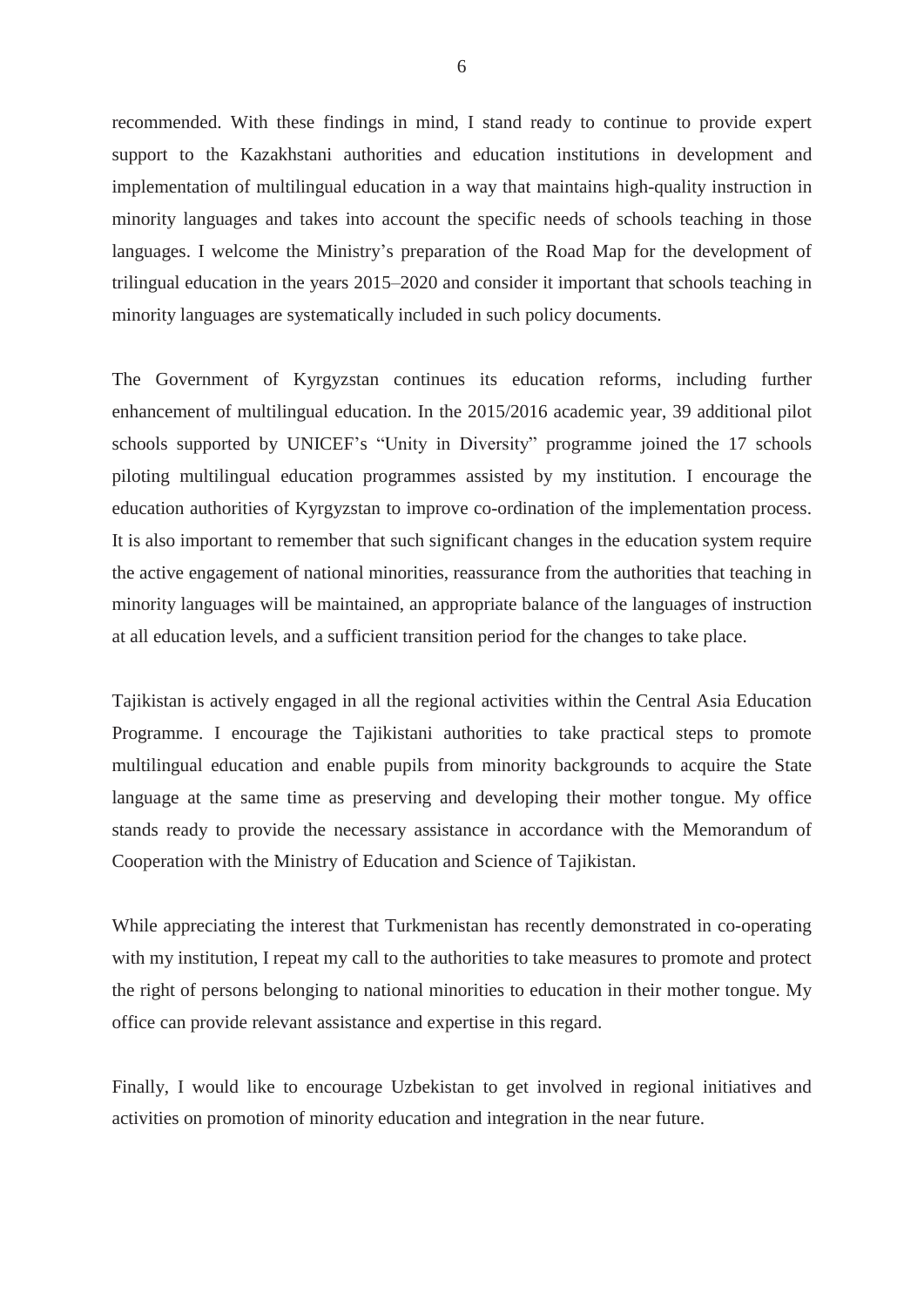Before moving on to discuss participation, let me highlight that earlier this week the permanent premises of the Bujanovac Department of the Subotica Faculty of Economics of the Novi Sad University were inaugurated. Six years ago, my predecessor, Knut Vollebaek, with many others, embarked on a journey to establish a multilingual and multi-ethnic educational institution in Bujanovac. They shared a vision: that one day the doors of an academic department would open to all ethnic groups in south Serbia. The members of the stakeholders' committee and our teams have now brought this vision to fruition. We have reached this important milestone thanks to the generous contribution by the European Union and the joint effort and commitment of all stakeholders involved in this project since 2009.

#### Excellencies,

 $\overline{a}$ 

Ladies and Gentlemen,

Let me now turn to effective participation. This is a thematic area on which my institution has worked in Georgia and in the western Balkans, for instance. In Georgia, I have been facilitating a dialogue between political parties and national minorities in regions where they live in significant numbers. The dialogue aims to create a better understanding of the issues that concern national minorities, while giving young minority representatives a chance to gain an insight into political party work. In the western Balkans, studies are being conducted to assess the relevance, effectiveness and impact of national minority consultative mechanisms in Bosnia and Herzegovina, Serbia and Kosovo<sup>1</sup>. When concluded, I will present the findings and recommendations of these studies to the relevant institutions. Regarding the participation of national minorities in elections, I have also continued to share my institution's expertise with the Office for Democratic Institutions and Human Rights (ODIHR) in its election activities. In recent months, I have seconded staff to work as national minority analysts on election observation missions to Ukraine and Kyrgyzstan, as well as on the election assessment mission to Croatia.

When we speak about the participation of national minorities in wider society, we are talking about making sure that a society benefits from the potential of all its members. Participation is first and foremost a right, but it is also a responsibility – a shared responsibility – of the majority and minorities in a society. Broad, inclusive and effective participation contributes

 $<sup>1</sup>$  All references to Kosovo, whether to the territory, institutions or population, in this text should be understood</sup> in full compliance with United Nations Security Council Resolution 1244.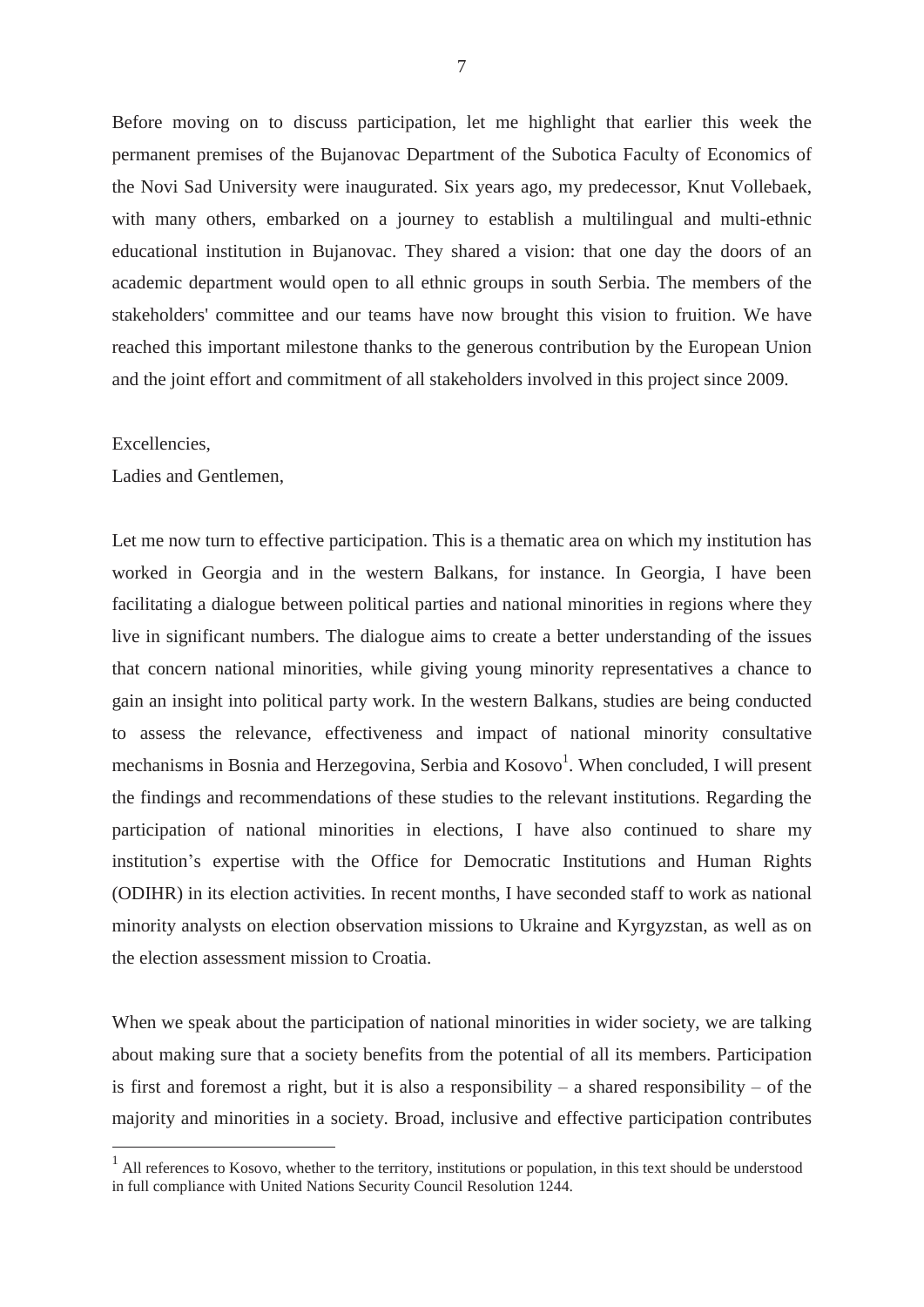to stable, just and secure societies. This is why participation is an important focus of *The Ljubljana Guidelines on Integration of Diverse Societies*.

Broad participation also means respect for diversity and inclusiveness, to which OSCE participating States have committed. These commitments are, therefore, a shared responsibility of OSCE participating States, and of their societies. Creating the conditions for persons belonging to national minorities to effectively participate in public affairs is an instrument of cohesion that benefits internal and cross-border stability.

Minorities are more likely to feel a shared ownership in the State in which they reside if they have the opportunity to effectively participate in all aspects of its governance. Integration policies based on good governance and respect for minority rights are a prerequisite to lasting peace and security in multi-ethnic States. Co-ownership is the warrant of a shared sense of belonging, which ensures the cohesiveness of ethnically diverse societies and shields them from conflict.

Effective participation implies a meaningful representation in legislative, administrative and advisory bodies and, more generally, in public life. To be efficient, effective participation entails, *inter alia*, inclusion in government programming; legal obligations for legislative bodies towards associations representing national minorities; substantial financial and human resources enacted in State budgets; and freedom from political interference in the election and selection of national minority representatives.

Measures to promote the participation of minority communities can be as diverse as the societies of the OSCE participating States. There is no one-size-fits-all solution, and this is where the opportunities lie for policymakers. In addition to measures ensuring a fair representation of national minorities in elected bodies, mechanisms to promote participation can encompass articulating the views of minority communities; co-ordinating and consulting among communities, and with local and central institutions; engaging the participation of national minorities at an early stage of the legislative processes or of policy initiatives; reporting to international human rights instruments; and promoting common understanding and tolerance among communities.

Excellencies,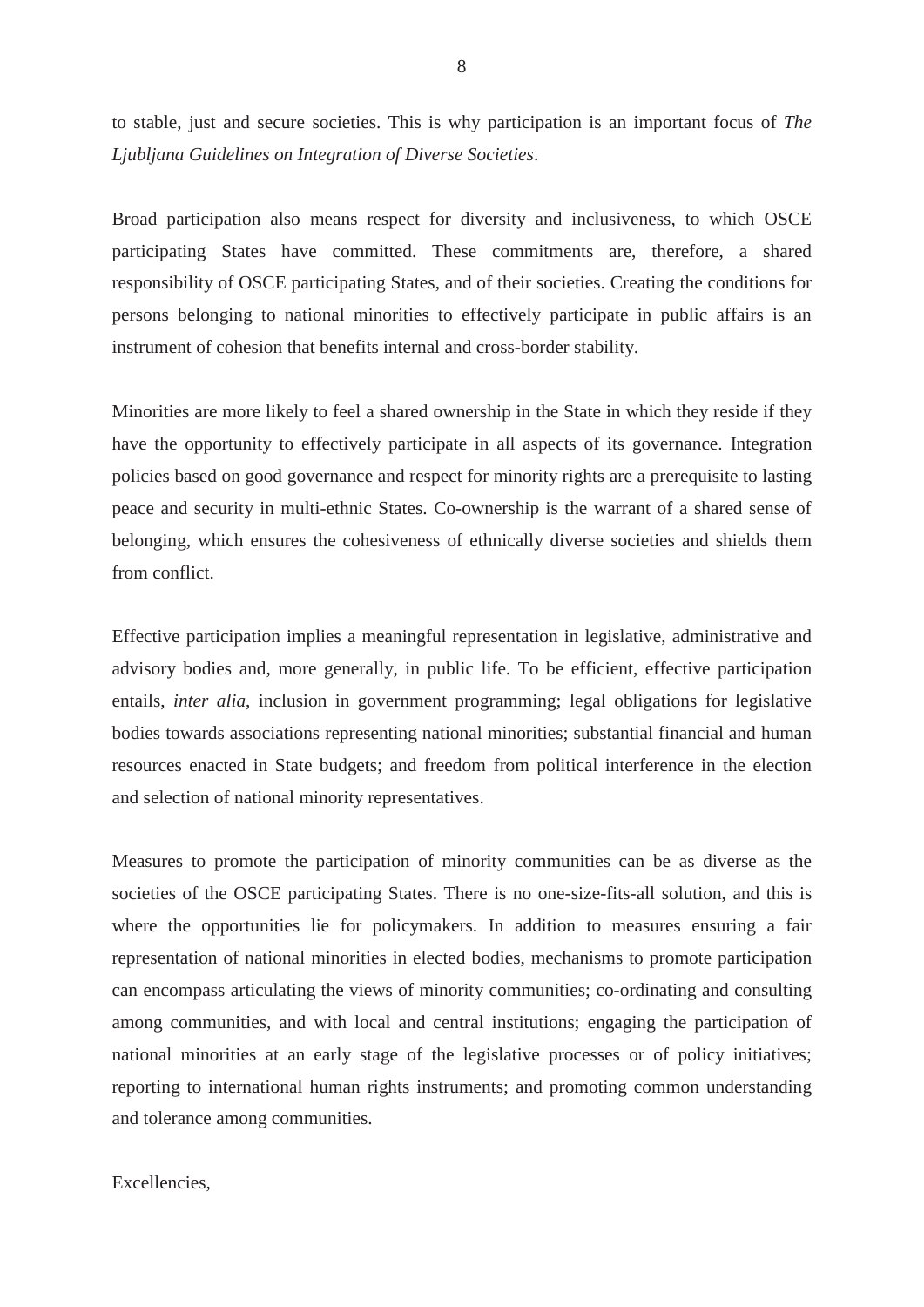Ladies and gentlemen,

Linguistic rights, education and participation are all crucial focus areas in the efforts to foster integration of diverse societies. My institution has continued to provide assistance to participating States in their efforts to promote integration of societies.

In this regard, I wish to congratulate the Georgian authorities for adopting a new "National Strategy on Civic Equality and Integration for 2015–2020" in August. This is a framework policy document that my institution has supported by providing continuous expert advice during its development. I look forward to its implementation and remain ready to further assist the Georgian authorities in this field, as required.

In July, I informed the Permanent Council that the political instability in Moldova had complicated the two main initiatives supported by my institution, in good co-operation with the OSCE Mission to Moldova, namely the development of a strategy on the integration of society and the setting up of a permanent parliamentary mechanism for dialogue between Chisinau and Comrat on the functioning of the Autonomous Territorial Unit of Gagauzia. Today, I unfortunately have to state that no progress has been made on either initiative due to the protracted political crisis in the country. For its own sake, I sincerely hope Moldova will be able to overcome this crisis in the near future. I stand ready to continue to support the authorities to promote much-needed social cohesion and stability.

As you recall, promoting integration was one of the recurring themes at the Supplementary Human Dimension Meeting (SHDM) on the OSCE contribution to the protection of national minorities, organized in cooperation with the Serbian Chairmanship and ODIHR in October. I was pleased to note that many participants referred to the Ljubljana Guidelines as a useful tool to devise policies to promote the integration of diverse societies – indeed, a tool that advocates for an approach that balances cohesion and diversity. Furthermore, in a side event organized by my institution, we discussed the importance of taking gender into account when designing and implementing integration policies. It was highlighted that effective gender mainstreaming calls for data disaggregated by gender and ethnicity and, as required, relevant tailor-made measures.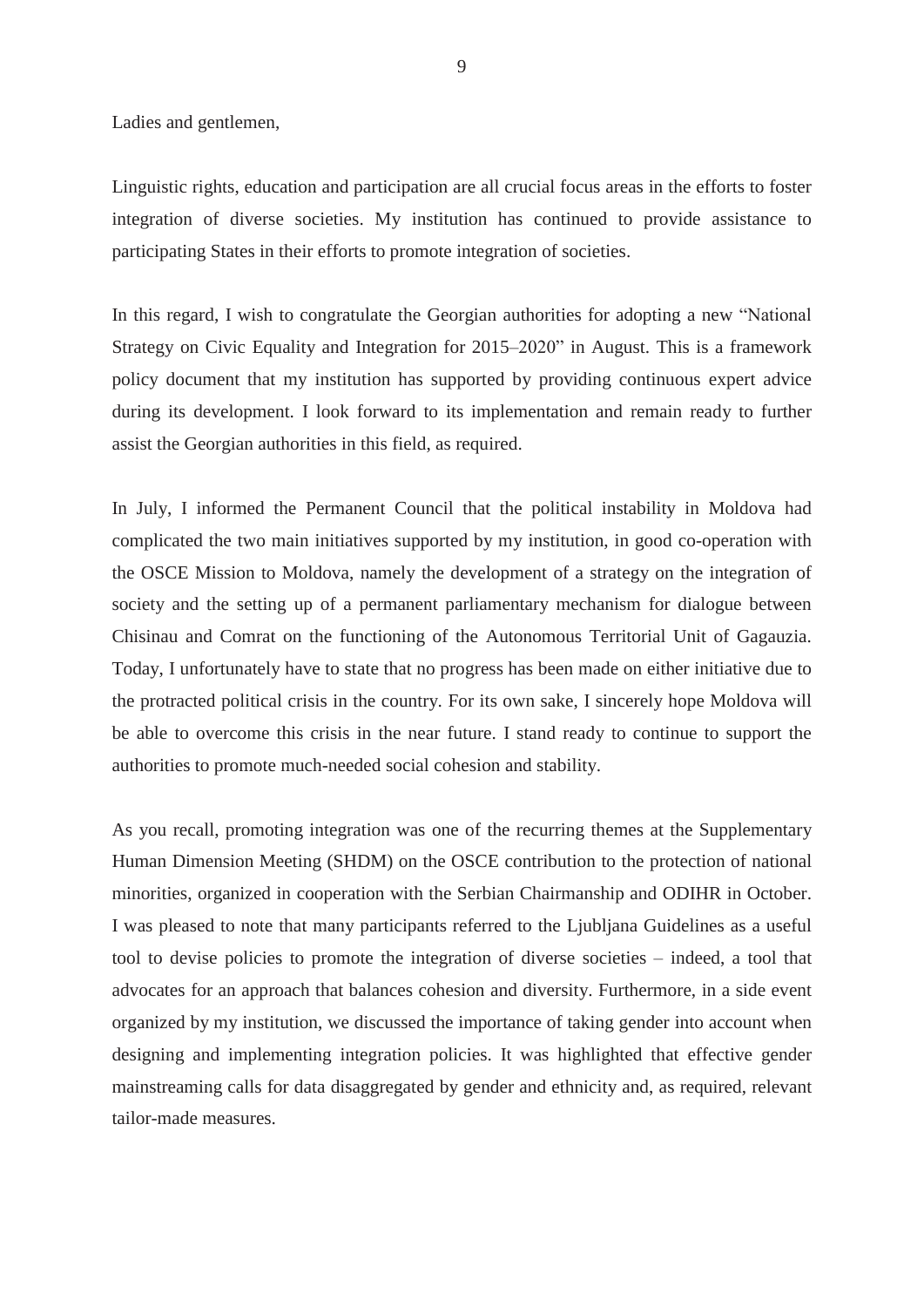Echoing the rationale of the Ljubljana Guidelines, the keynote speaker at the SHDM, President of the Advisory Committee on the Framework Convention for the Protection of National Minorities Dr. Francesco Palermo spoke about cohesive societies – societies that are cohesive because they are diverse. A similar rationale can be found in the UN sustainable development goals, which contain the notion that development will not be sustainable unless it reaches all sectors and members of society – in a word, that it is inclusive.

The SHDM also offered an opportunity to discuss *The Bolzano/Bozen Recommendations on Minorities in Inter-State Relations* – which many participants considered to be more relevant than ever. The Bolzano/Bozen Recommendations – firmly anchored in the principles of international law – provide guidance for States to address minority issues constructively in inter-State relations. In the SHDM, we were reminded of the wide variety of multilateral and bilateral mechanisms available for States to employ in this regard, and that international instruments can also assume a mediating role, as needed.

The Ljubljana Guidelines and the Bolzano/Bozen Recommendations often act like mirrors of each other: the better integrated a society is, the less need there is to remind States of the principles of the Bolzano/Bozen Recommendations.

While both publications will remain key tools for my institution's engagement with participating States, I aim to enhance the thematic work in two specific areas in the near future. The access of national minorities to justice will be one of my thematic priorities. I will pay attention to minorities' access to justice in each participating State that I visit, within the scope of my mandate. Another focus area will be media; in particular, updating the 2003 *Guidelines on the use of Minority Languages in the Broadcast Media*.

The SHDM provides but one recent example of my institution's ongoing co-operation with the Council of Europe, the UN and other relevant regional and international partners. I have been pleased to further deepen exchanges with the Advisory Committee on the Framework Convention for the Protection of National Minorities, most recently by addressing the Committee's plenary yesterday. Co-operation with the UN is also taking on new forms. For example, in October I attended a high-level policy dialogue in Stockholm on guarantees of non-recurrence. The event was a useful opportunity to present the unique conflict prevention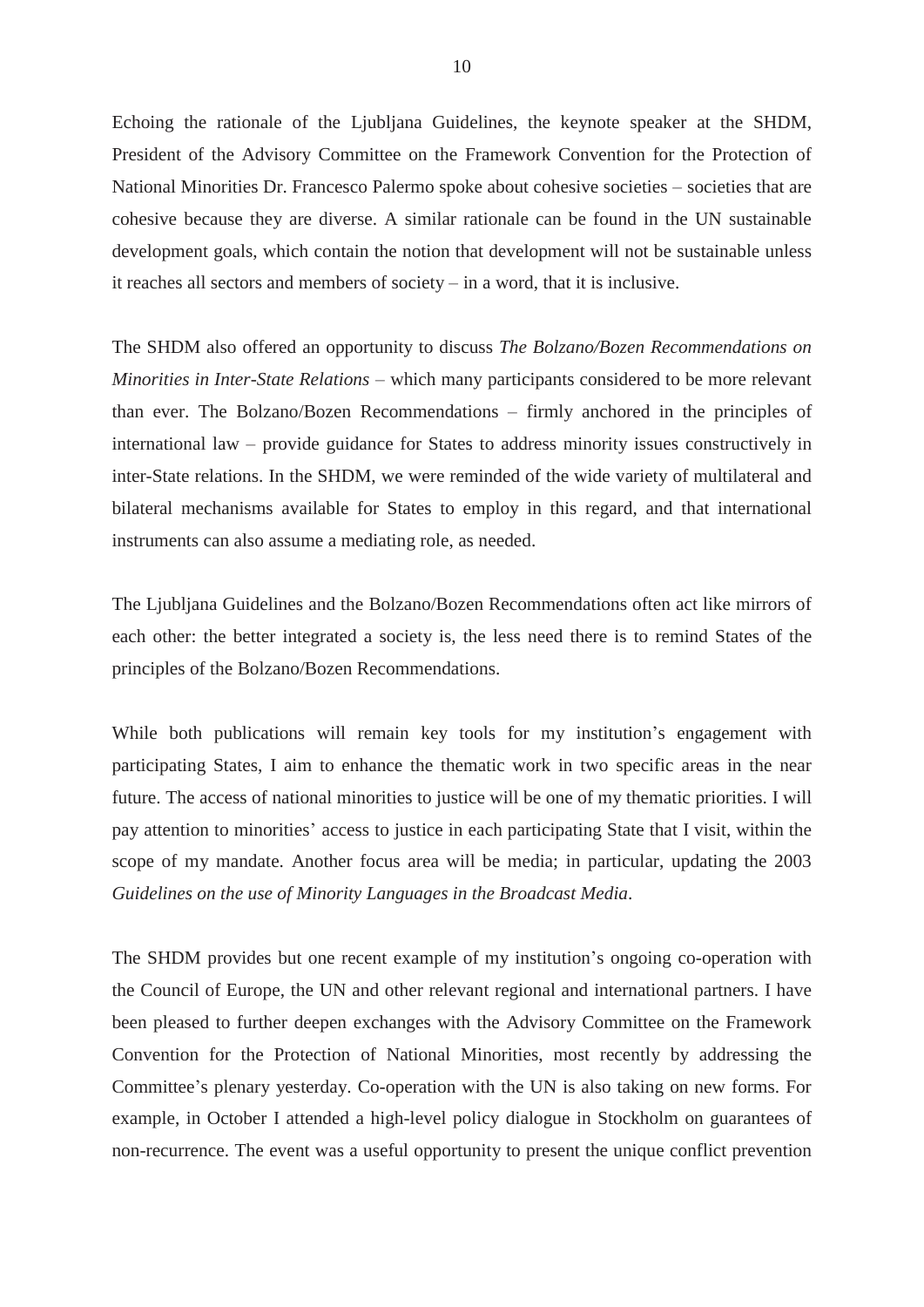mandate of my institution at a conference seeking to identify ways to enhance co-operation among international, regional and national actors in early warning and conflict prevention.

#### Excellencies,

Ladies and gentlemen,

The situation in Ukraine has remained one of my highest priorities, as it is for the OSCE as a whole. Like all of you, I hope to see further progress in the implementation of the Minsk agreements. We all have noted the call by Chief Monitor, Ambassador Apakan (13 November 2015) to all sides of the conflict to honour their commitments under the Minsk agreements in view of the recent increase in the number and the gravity of ceasefire violations.

I visited Ukraine from 2 to 6 November 2015, including trips to Kyiv and Mariupol, where I assessed the inter-ethnic situation in south-eastern Ukraine. My observations confirm that overall, Ukraine remains a tolerant society with rich ethnic, linguistic and regional diversity. However, this traditional tolerance in society is not sustainable by itself, especially in light of the current crisis, and should be underpinned by a long-term State vision that considers diversity an asset. Many of my interlocutors told me people often have no choice but to "fit" a particular mould, which they describe as "pressure to take sides", a phenomenon that is especially characteristic of the areas adjacent to the Anti-Terrorist Operation zone on both sides of the line of contact.

I firmly believe that a stronger institutional architecture to implement Ukraine's minority rights commitments and to promote the integration of its diverse society will help to build a vibrant and stable democracy. During my visits, including the most recent one, many of my interlocutors have shared this view. Therefore, I continue to urge the relevant Ukrainian authorities, in consultation with representatives of minority communities, to establish a designated executive body. Such a body would be the main governmental interlocutor for national minorities in Ukraine and could ensure that the Government of Ukraine implements the important ongoing reforms, including the decentralization reform, in close consultation with minority communities. The latter should not be left out or *feel* that they are left out.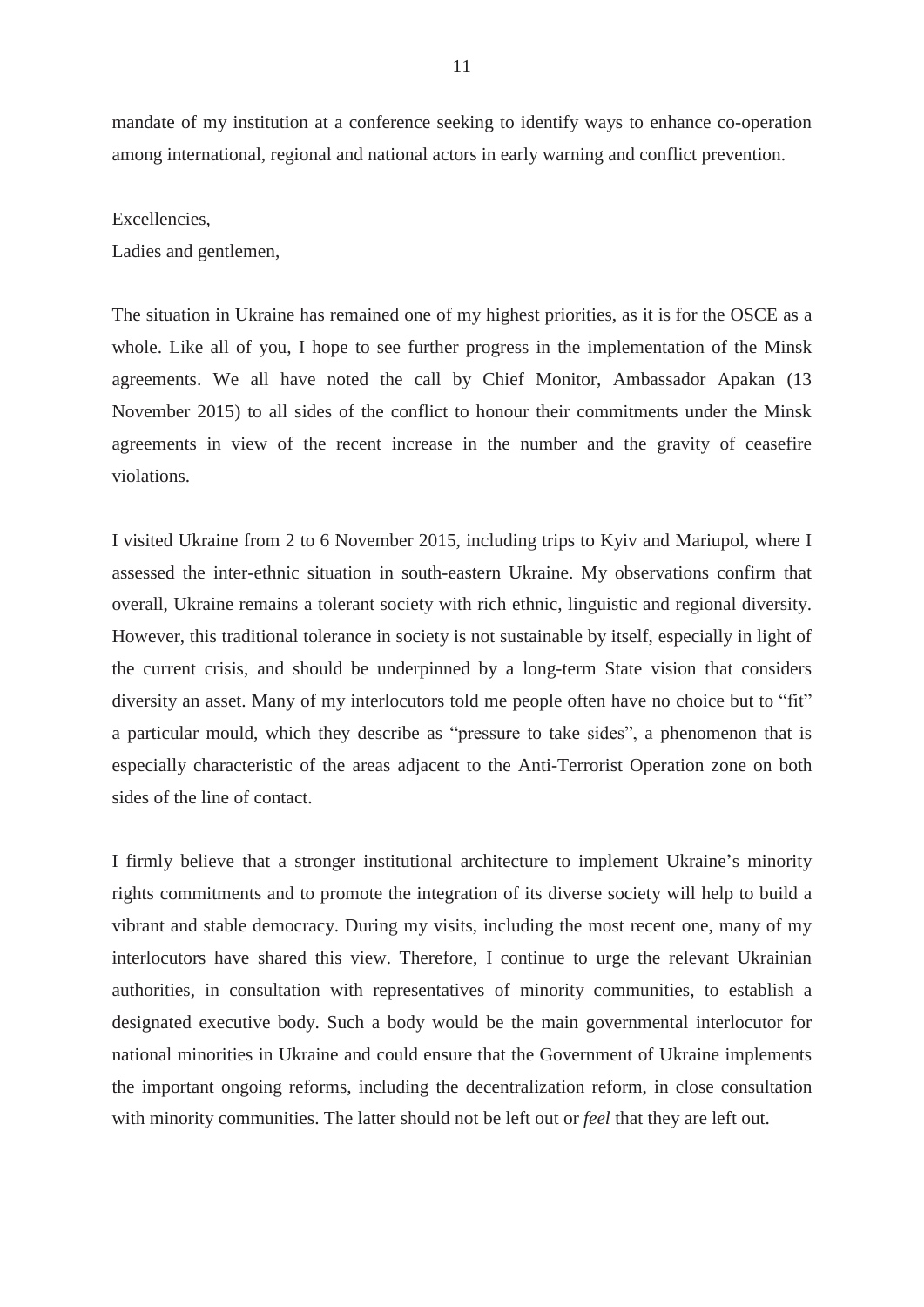A commitment to establish such a body can be included in the long-term (2015–2020) National Action Plan for Human Rights that is being finalized at the moment. This Action Plan also presents a unique opportunity to launch a programme to modernize the legislative framework for the protection of minorities, including by making efforts to protect and promote minorities' right to participation and the use of their mother tongues.

Last time when I addressed you, I said that I was following the developments in Ukraine related to historical memory with unease, namely regarding the effect the package of "de-Communization laws" and associated policies may have on social cohesion and the integration of Ukrainian society. During my recent visit to Ukraine, I had the opportunity to discuss this first-hand with a wide range of governmental and civil society interlocutors. I noted that in some communities there are divergent views on the implementation of these laws. My interlocutors drew attention to the tight timetable, the narrow interpretation of the laws and the considerable sanctions for violations of some of the provisions. I continue to urge the Ukrainian authorities to implement the "de-Communization laws" in a balanced manner, making room for discussion at the local level.

An inclusive debate on all aspects of Ukraine's future should chart a new way to deal with past injustices, and to study history in a climate that allows younger generations to draw their own conclusions. Such a debate should occur across all segments of society and should seek to bring society together, rather than creating new or widening old divisions. Such a debate should respect political pluralism and human rights, including minority rights and views.

In September, a Human Rights Assessment Mission Report on Crimea was jointly published with ODIHR. The report identified widespread human rights violations, including regarding minority communities. I reiterate my call on the Russian Federation, as the entity in effective control over the peninsula, to engage with me in a dialogue on these issues and to honour my repeated requests to visit Crimea. I unfortunately have to inform the Permanent Council that these requests have to date not been accommodated.

Given my mandate, I am also concerned about the potential impact on the situation in and around Crimea of the ongoing "civil blockade" of commercial transport going to and from Crimea initiated by Crimean Tatars with the participation of a number of other non-State actors. In my view, this blockade may further increase tensions, especially if it is expanded.